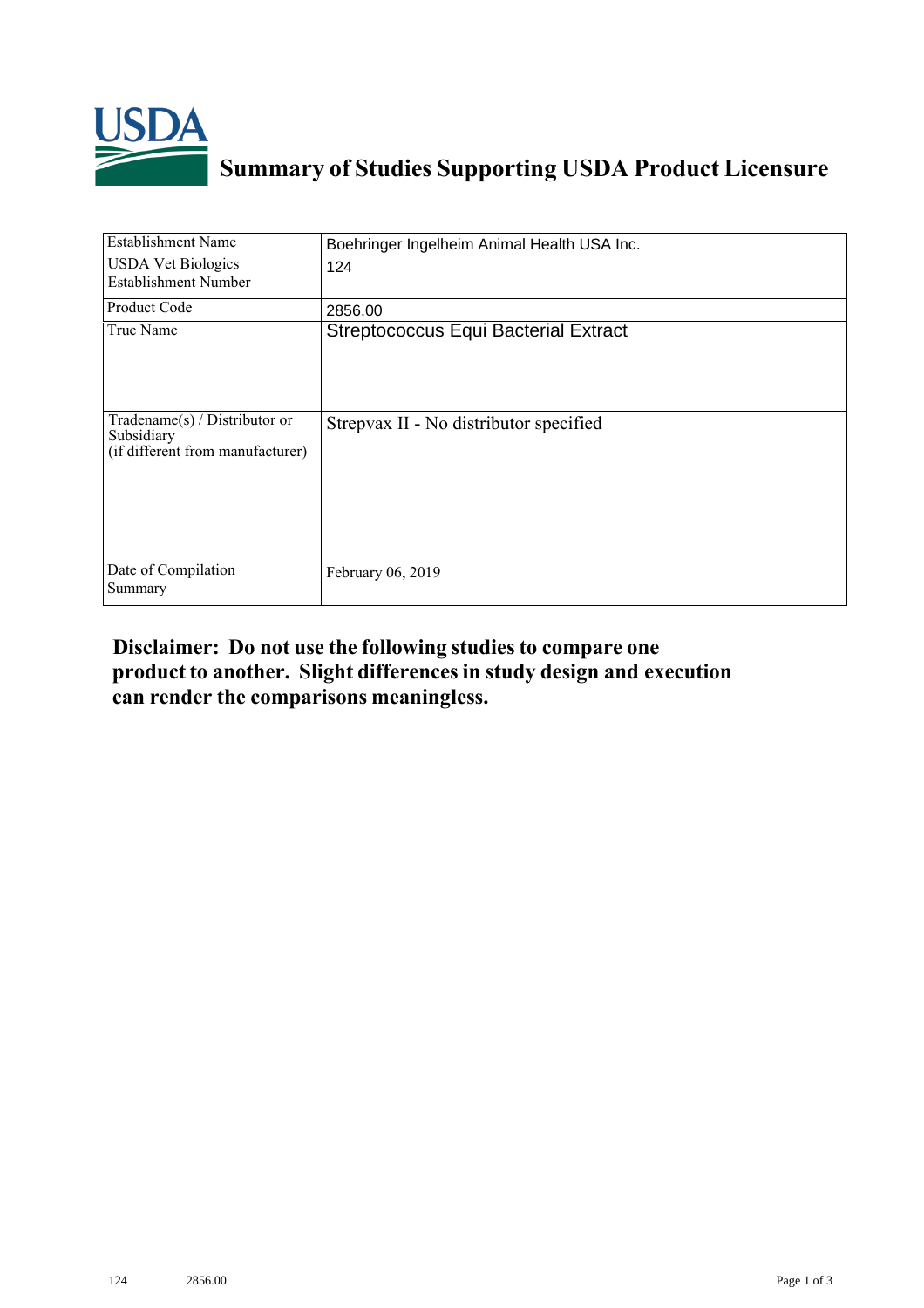| <b>Study Type</b>              | Efficacy                                                                                                                                                                                                                                                                                                                    |
|--------------------------------|-----------------------------------------------------------------------------------------------------------------------------------------------------------------------------------------------------------------------------------------------------------------------------------------------------------------------------|
| <b>Pertaining to</b>           | Streptococcus equi                                                                                                                                                                                                                                                                                                          |
| <b>Study Purpose</b>           | Demonstration of efficacy against Streptococcus equi in horses                                                                                                                                                                                                                                                              |
| <b>Product Administration</b>  |                                                                                                                                                                                                                                                                                                                             |
| <b>Study Animals</b>           |                                                                                                                                                                                                                                                                                                                             |
| <b>Challenge Description</b>   |                                                                                                                                                                                                                                                                                                                             |
| <b>Interval observed after</b> |                                                                                                                                                                                                                                                                                                                             |
| challenge                      |                                                                                                                                                                                                                                                                                                                             |
| <b>Results</b>                 | Study data were evaluated by USDA-APHIS prior to product<br>licensure and met regulatory standards for acceptance at the time<br>of submission. No data are published because this study was<br>submitted to USDA-APHIS prior to January 1, 2007, and APHIS<br>only requires publication of data submitted after that date. |
| <b>USDA Approval Date</b>      | March 18, 1997                                                                                                                                                                                                                                                                                                              |